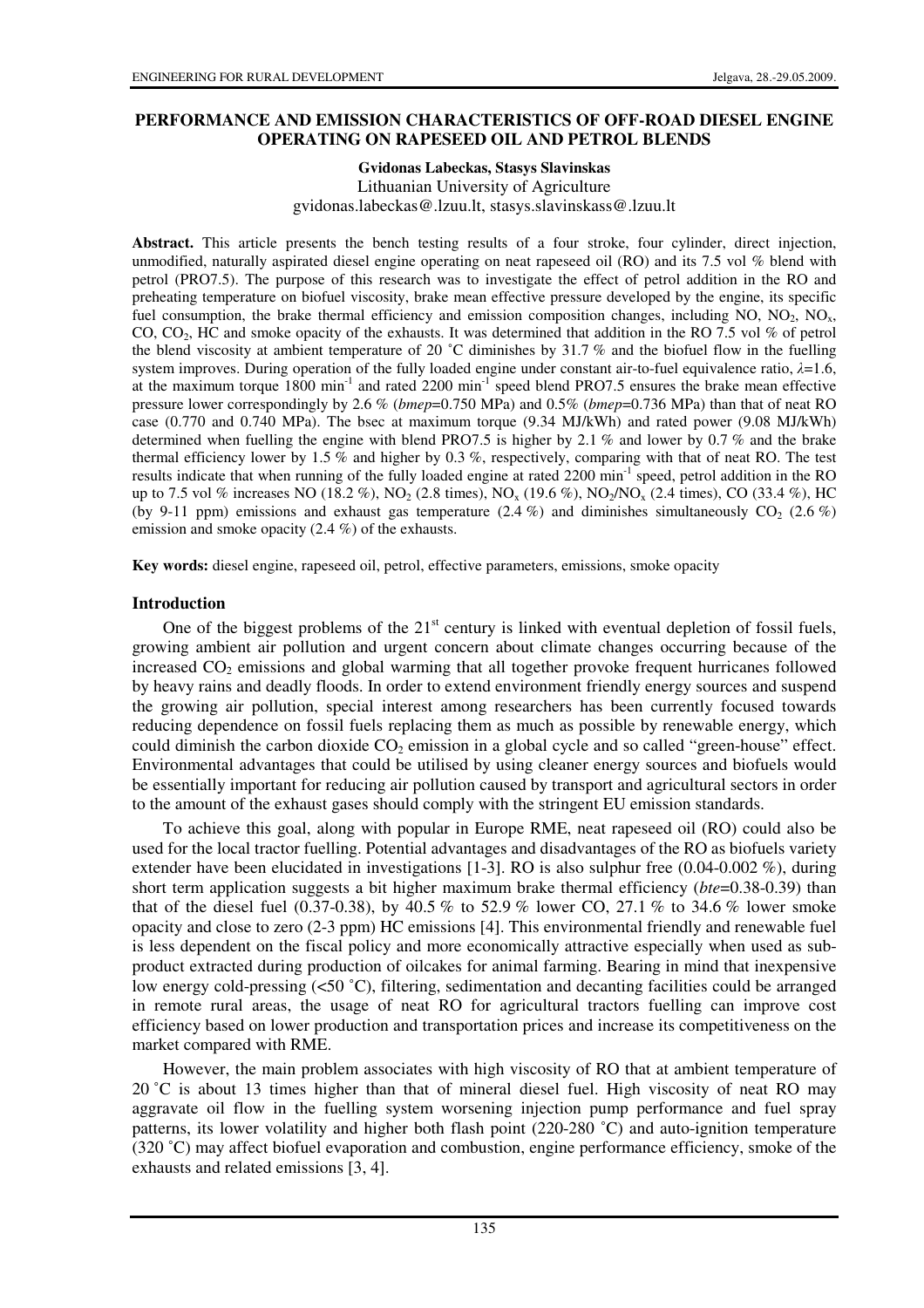According to the investigations [1], the viscosity of RO could be diminished by means of blending it with mineral petrol. In contrast to ethanol [5], the miscibility of petrol with RO (PRO) is excellent and, being by 4.3 % lighter than ethanol, petrol may reduce RO viscosity even more efficiently. It is worth noticing, that blends PRO are more stable than ERO and no phase stratification takes place during storage that lets regard them as potential biofuels variety extenders.

For RO blending purposes the mostly suitable would be the low octane petrol (grade A-76/80), which exhibits cetane number ranging from 20 to 25, i.e. approximately three-fold higher than that of ethanol, and auto-ignition temperature a little bit lower (300 ˚C) comparing with that of RO. It is also important for facilitating auto-ignition of rapeseed oil, that the addition of petrol extends evaporation temperature range from 35 to 195-210 ˚C in comparison with a single boiling point (78 ˚C) at the start of the distillation curve of ethanol. The earlier start of petrol evaporation may intensify the preparation of combustible mixture and facilitate auto-ignition of heavy and low volatile RO fractions since this temperature is far below the starting point of distillation curve of rapeseed oil.

The purpose of the research is to investigate the effect of petrol addition in the RO and preheating temperature on blend viscosity and conduct comprehensive bench tests to study the brake mean effective pressure, brake specific energy consumption, brake thermal efficiency, smoke opacity of the exhausts and emission composition changes, such as nitrogen oxides  $NO$ ,  $NO_2$ ,  $NO_2$ , carbon monoxide CO and dioxide CO2, and total unburned hydrocarbons HC when fuelling the engine alternately with neat rapeseed oil and its 7.5 vol % blend with petrol over a wide range of loads and speeds.

#### **Objects, apparatus and methodology of the research**

Tests have been conducted on a four stroke, four cylinder, 59 kW DI diesel engine D-243. In order to increase the flow rate of viscous RO the fuelling system was modified by means of installing of two joined in parallel honeycomb shaped design fine porous fuel filters. The fuel was delivered by an in line fuel injection pump thorough five holes of the injection nozzles with the initial fuel delivery starting at 25˚ before top dead centre. The needle valve lifting pressure for all injectors was set to 17.5±0.5 MPa.

Load characteristics of the engine were taken at the revolution frequencies 1400, 1600, 1800, 2000 and 2200 min-1 when running it alternately on neat RO and its 7.5 vol % blend with petrol. The engine load characteristics were taken with a gradual increase of torque from the point that was close to zero up to its maximum value of 290-310 Nm. This means that the effective power of the engine at rated 2200 min<sup>-1</sup> speed had been changed from the minimum up to 110 % of its rated value.

The torque of the engine was measured with 110 kW electrical AC stand dynamometer and the revolution frequency of the crankshaft was determined with the universal ferrite-dynamic stand tachometer TSFU-1 and its counter ITE-1 that guarantees the accuracy of  $\pm 0.2$  %. The fuel mass consumption was measured by weighting it on the electronic scale SK-1000 with a definition rate of  $\pm 0.05$  g and the volumetric air consumption was determined by means of the rotor type gas counter RG-400-1-1.5 installed at the air tank for reducing pressure pulsations. The amounts of carbon monoxide CO (ppm), dioxide CO<sub>2</sub> (vol %), nitric oxide NO (ppm), nitrogen dioxide NO<sub>2</sub> (ppm) and the residual content of oxygen  $O_2$  (vol %) in the exhausts were measured with the Testo 33 gas analyser. The concentration of unburned hydrocarbons HC (ppm vol) and the residual oxygen  $O<sub>2</sub>$ (vol %) content in the exhaust manifold were determined afterwards with a gas analyser TECHNOTEST Infrared Multigas TANK model 488 OIML. The smoke opacity D (%) of the exhausts was measured with the Bosch device RTT 100/RTT 110, the readings of which are provided as Hartridge units in scale  $I - 100\%$  with  $\pm 0.1\%$  accuracy.

In order to have adequate combustion preconditions and perform proper analysis of contribution of blend PRO7.5 to the production of harmful emissions, their changing behaviour under various speeds was determined at constant air-to-fuel equivalence ratios  $\lambda$  specified for light,  $\lambda$ =6.0, medium,  $\lambda$ =3.0, and heavy,  $\lambda$ =1.6, loads.

#### **Results and discussions**

It was determined that addition in the RO 7.5 vol % of petrol the oil viscosity at ambient temperature of 20 ˚C diminishes by 31.7% and makes easy rapeseed oil flow in the fuelling system. In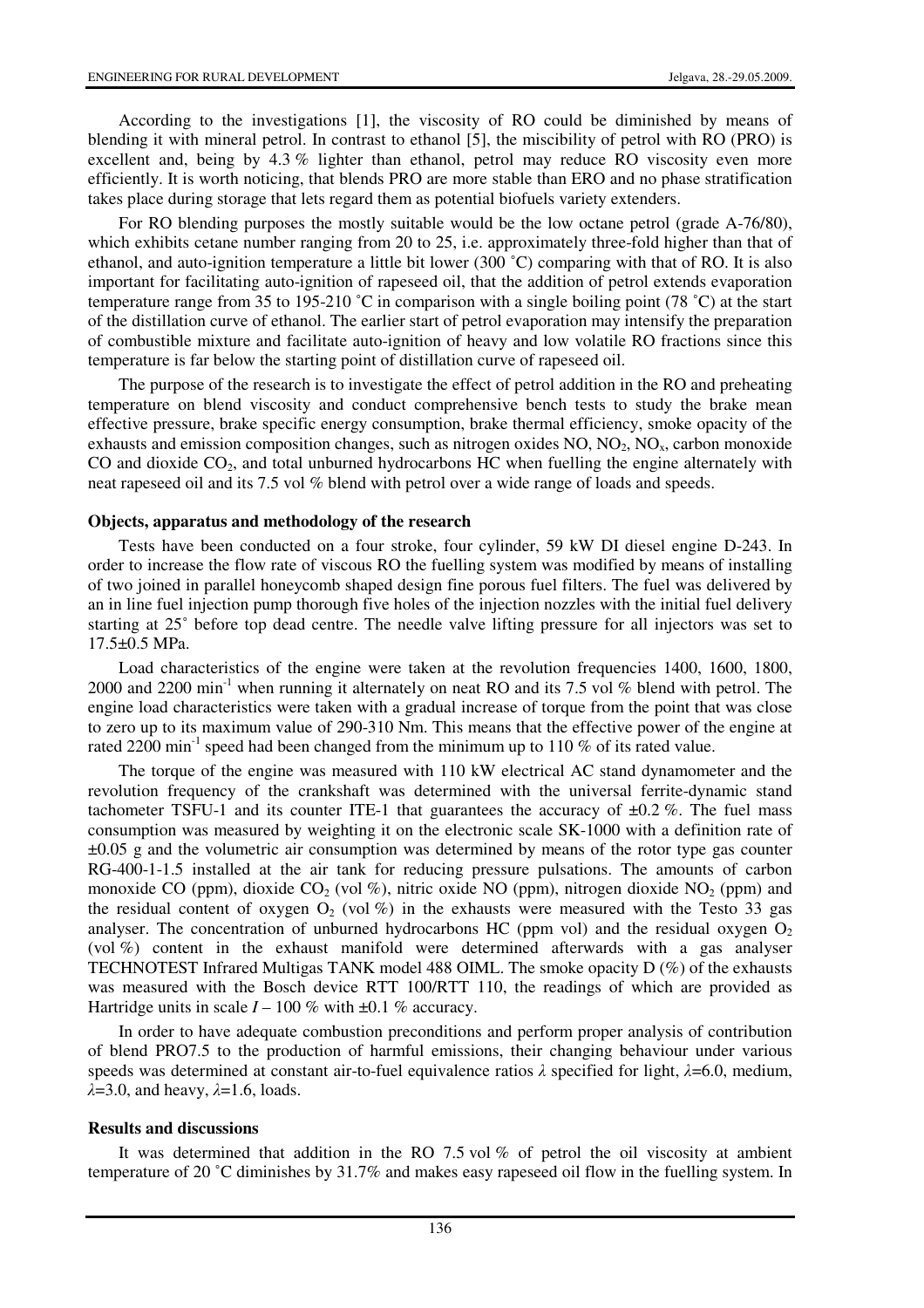order to improve further the filtration properties of RO and its 7.5 vol % blend with petrol the biofuel preheating in the heat exchanger can be used as supplementary measure. The test results indicate that heating from ambient conditions of 20 °C up to the temperature of 60 °C the viscosity of neat RO and blend PRO7.5 diminishes 4.2 and 3.7 times, respectively.

The test results confirm that when operating under constant air-to-fuel equivalence ratio  $\lambda = 1.6$  at the maximum torque mode 1800 min<sup>-1</sup> and rated 2200 min<sup>-1</sup> speed the fully loaded engine fuelled with blend PRO7.5 develops the same, 1.739-1.742 MJ/kg, energy content of fuel-rich mixture the brake mean effective pressure (bmep) is lower by 2.6 % and 0.5 % than that of neat RO. A little reduced power output can be attributed to cetane depressing properties of petrol [6] however the bmep developed by the fully loaded engine operating on blend PRO7.5 is much better at rated 2200 min<sup>-1</sup> speed than that obtained previously when fuelling it with blend ERO7.5 [5].



Fig. 1. **The brake specific energy consumptions (bsec) for various air-to-fuel equivalence ratios** <sup>λ</sup> **(loads) as a function of engine speed (***n***)**

Dependencies of the brake specific energy consumption (bsec) in MJ/kWh as a function of speed determined during engine operation on neat RO and blend PRO7.5 for three typical loading conditions characterised by air-to-fuel equivalence ratios  $\lambda = 6.0$ , 3.0 and 1.6 have been superimposed as shown in Fig. 1. Analysing the test results one should bear in mind that blend PRO7.5 contains a little less 10.0 % of the fuel conserved oxygen against that 10.8 % based in the neat RO. Taking into account that the stoichiometric air-to-fuel equivalence ratio for oxygen free petrol is considerably higher (14.55) than that for neat RO (12.63), this is translated into slightly higher 12.77 the stoichiometric airto-fuel equivalence ratio of blend PRO7.5. Net heating value of petrol is also better (42.88 MJ/kg) comparing with that of rapeseed oil (36.87 MJ/kg) and after mixing RO with petrol the calorific value of the tested blend PRO7.5 was increased to 37.32 MJ/kg.

As it follows from the analysis of the data, the bsec of blend PRO7.5 for light, medium and heavy loads is higher correspondingly by 15.9 %, 8.9 % and 5.3 % at low 1400 min<sup>-1</sup> speed. Differences in the bsec between neat RO and blend PRO7.5 have a tendency to diminish with revolutions and the bsec curves for easy loaded engine,  $\lambda=6.0$ , coincide actually when rotation speed increases up to 2000 min<sup>-1</sup> and beyond. When operating under medium load,  $\lambda = 3.0$ , the bsec graph of blend PRO7.5 proceeds along speed axis at higher from 8.9 % to 3.8 % level relative to that of neat RO. After transition to heavy loading conditions,  $\lambda = 1.6$ , the differences between the both biofuels tested become minor and the bsec of blend PRO7.5 from higher by 5.2 % and 2.1 % levels determined for low 1400 min<sup>-1</sup> and maximum torque corresponding 1800 min<sup>-1</sup> speeds diminishes to lower by 0.7 % level for rated 2200 min<sup>-1</sup> speed. These results indicate better energy conversion efficiency in the case of fuelling the engine with blend PRO7.5 and differ actually from previous test results [5], where the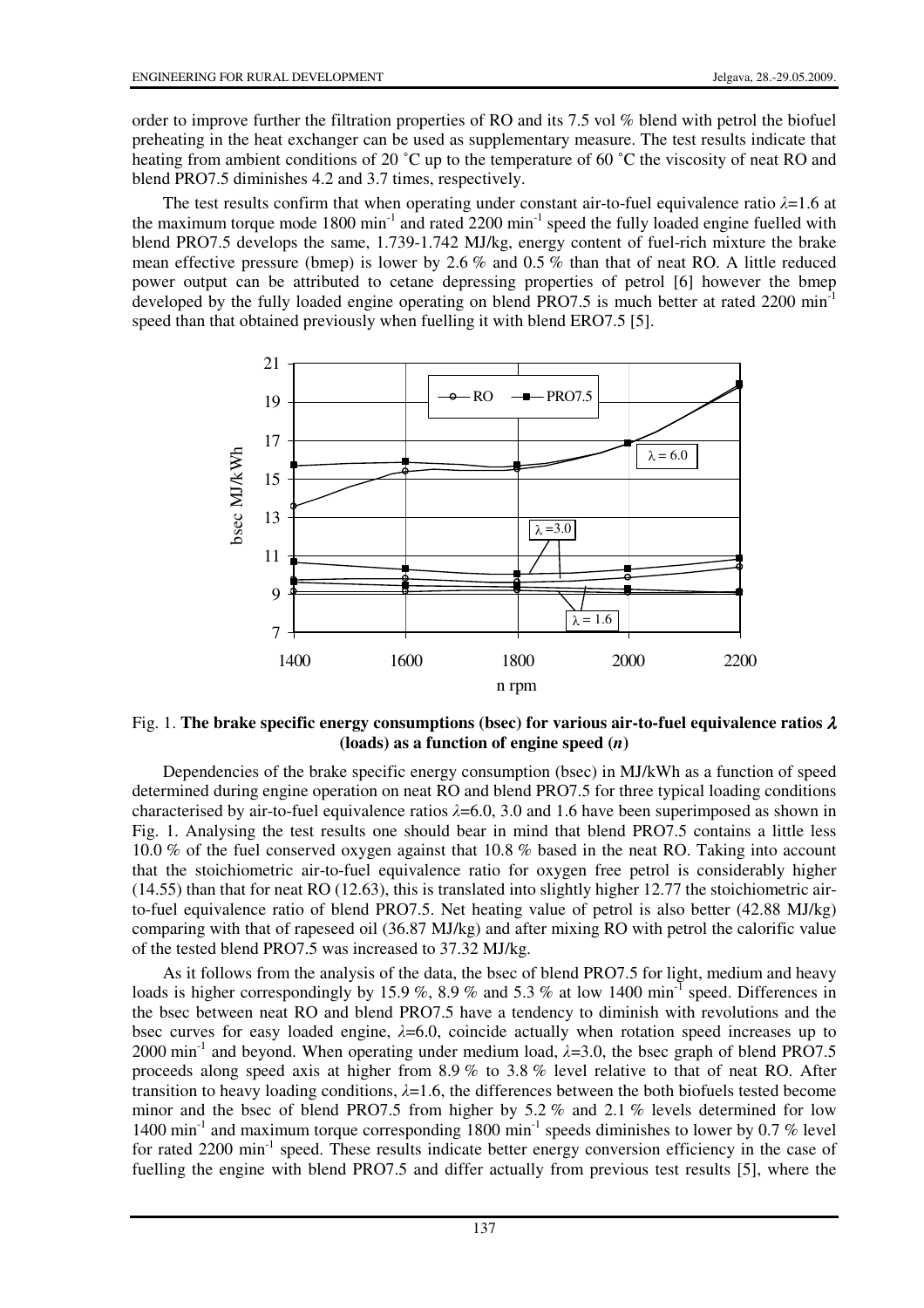bsec of the fully loaded engine run on blend ERO7.5 increased against that of neat RO by up to 8.3 % for rated  $2200 \text{ min}^{-1}$  speed.

The NO and  $NO<sub>x</sub>$  emissions behaviour depends much on the diesel engine performance conditions [6], the feedstock oil used for engine fuelling and iodine number [7], the composition and chemical structure of the fatty acids [8] as well as on variations in actual fuel injection timing advance and autoignition delay caused by changes in physical properties, such as the effect of bulk modulus, viscosity and density of the biofuel [9]. Since the auto-ignition delay and combustion peculiarities of fuel premixed have significant influence on cylinder maximum gas pressure and temperature, variations in fuel cetane number ant its actual start of injection may lead to the corresponding changes in NO and  $NO<sub>x</sub>$  emissions.



Fig. 2. **The maximum NO, NO2 and total NOx emissions produced from neat RO and blend PRO7.5 as a function of engine speed (n)**

Analysis of the graphs in Fig. 2 shows, that the maximum  $NO<sub>x</sub>$  emissions emanating from blend PRO7.5 fluctuate monotonously throughout the whole speed range sustaining at approximately from 25.3 % (1600 min<sup>-1</sup>) to 17.4 % (2000 min<sup>-1</sup>) higher levels than that of neat RO. The NO<sub>x</sub> emissions higher up to 1805-1912 ppm have been obtained because of increased both by 25.2 % to 16.9 % NO and by 24 ppm or up to 2.8 times  $NO<sub>2</sub>$  emissions that can be attributed reasonably to rapid burning of combustible mixture prepared during the first stages of the process. Because RO differs as having higher start of vaporisation (299 °C) related to the diesel fuel (177.8 °C) and about same vaporisation end (345-346 °C) [8], mixing RO with lighter petrol extends evaporation temperature range from 35 to 195-210 ˚C that, on the one hand, may advance the start of vaporisation but, on the other hand, the lower cetane number of petrol may increase both auto-ignition delay and amount of fuel premixed for rapid combustion stimulating an increase in temperature related  $NO<sub>x</sub>$  emissions.

The  $NO<sub>2</sub>$  emissions behaviour indicate that the burning process of blend PRO7.5 is complicated enough and proceeds, likely, with the presence of cooler regions, which are widespread across the combustion chamber and may quench the conversion back to NO [10], however the higher brake thermal efficiency 0.394 (RO) and 0.395 (PRO7.5) relative to that of 0.364 developed by the fully loaded engine run on blend ERO7.5 at rated 2200 min<sup>-1</sup> speed [1] shows real advantages of petrol as potential agent to be used for rapeseed oil treatment. It is worth to notice, that the  $NO<sub>2</sub>/NO<sub>x</sub>$  ratios in the case of fuelling the engine with blend PRO7.5 change from 1.32 times  $(1400 \text{ min}^{-1})$  lower to 2.38 times (2200 min<sup>-1</sup>) higher relative to that of neat RO, i.e., have been significantly reduced comparing with those generated at corresponding loading conditions from blend ERO7.5 [5].

Carbon monoxide CO emissions depend on the engine load, speed and quantity of petrol added in the RO. Starting at light load,  $\lambda$ =6.0, and low 1400 min<sup>-1</sup> speed from comparably high 332 ppm (RO)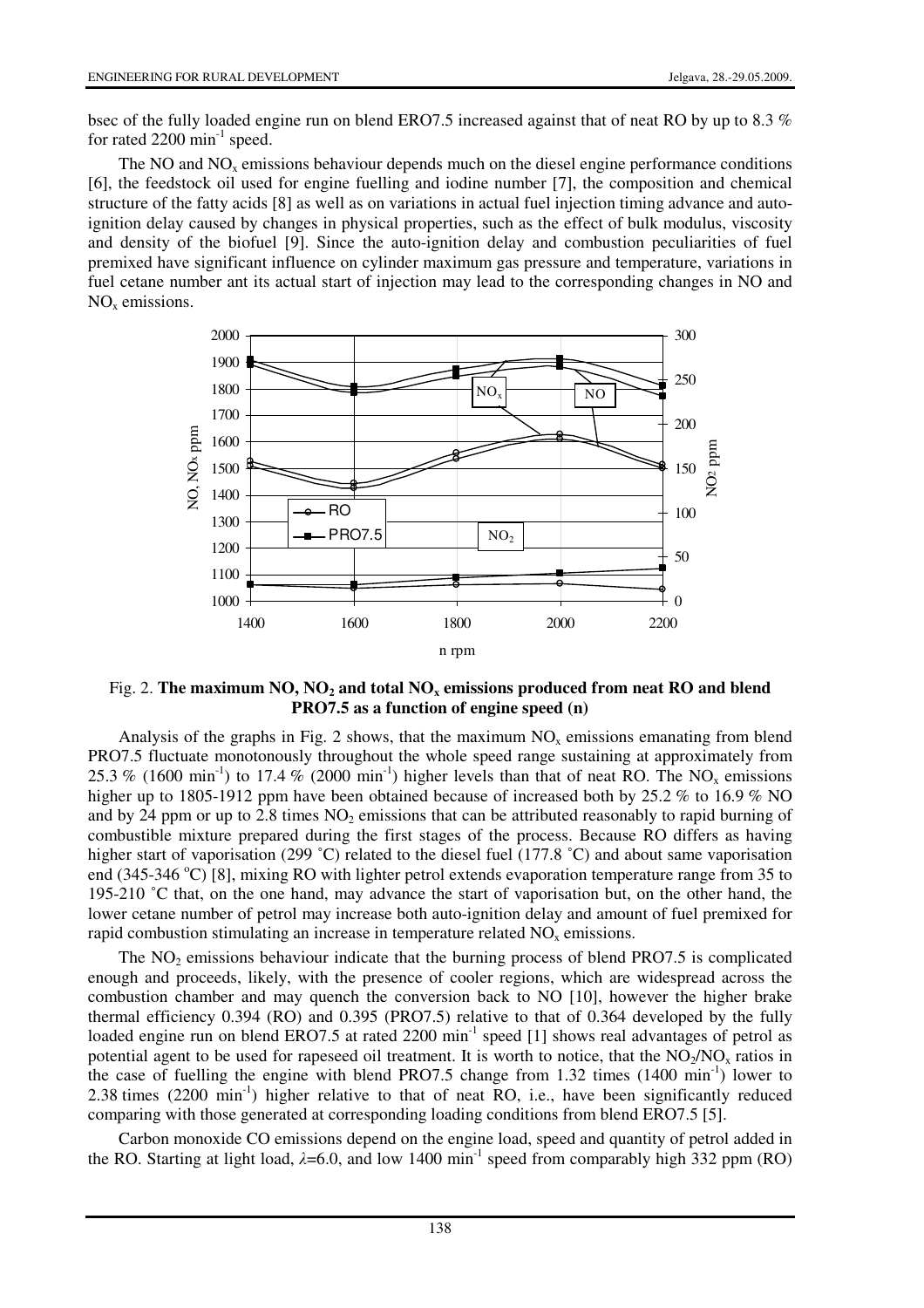and 1576 ppm (PRO7.5) levels, they vary to 350 and 584 ppm for medium loads and increase again up to 922 and 779 ppm, correspondingly, for heavy loading conditions.

In the case of running the fully loaded engine,  $\lambda = 1.6$ , on blend PRO7.5, CO emissions are lower by 15.5 % relative to that of neat RO at low 1400 min<sup>-1</sup> speed and scale up in speed increasing order by 8.8 %, 47.2 %, 31.8 % and 33.4 %, respectively, during transition to rated 2200 min<sup>-1</sup> speed (Fig. 3). Considerably (by 57.6 %) diminished smoke opacity and lower CO emissions emanating from the fully loaded engine operating at low 1400 min<sup>-1</sup> speed can be attributed to improved kinematical viscosity, better atomization of fuel spray patterns and higher calorific value of blend PRO7.5 whereas certain increase of CO emissions with revolutions can be associated with lower cetane number of petrol and correlates reasonably well with higher both  $NO<sub>2</sub>$  and  $NO<sub>2</sub>/NO<sub>x</sub>$  emissions (Fig. 2).



## Fig. 3. **Dependencies of CO emissions and smoke opacity of the exhausts on engine speed (***n***)**  when operating under heavy loading conditions,  $\lambda = 1.6$

It is important to notice, that in contrast to the test results obtained in the previous research [5], where visible smoke from the fully loaded engine operating on blend ERO7.5 (12.6 % oxygen) was higher by 55.5 % at low 1400 min<sup>-1</sup> speed, in the case of fuelling it with blend PRO7.5 (10.0 %) oxygen) the smoke opacity is significantly reduced and it does not change actually with revolutions sustaining throughout the whole speed  $1400-2200$  min<sup>-1</sup> range at low 30.5-28.3 % level. The base-line smoke opacity measured from the fully loaded engine run on neat RO (10.8 % oxygen) diminishes gradually with revolutions from 72.0 % to 29 % for rated 2200  $\text{min}^{-1}$  speed because of increased fuel injection pressure, better atomization of viscous and heavy oil droplets and intensified mixing by cylinder air swirl. Considerable reduction of smoke opacity, achieved due to fuelling the diesel engine with more calorific blend PRO7.5, correlates pretty well with better engine performance efficiency [1] and higher NO and  $NO<sub>x</sub>$  emissions [2] as unavoidable penalty (Fig. 2).

Emissions of unburned hydrocarbons HC emanating from ERO and PRO blends are negligibly small, 2-16 ppm, and increase gradually with load (bmep) and the portion of fuel injected. When running the fully loaded engine,  $\lambda = 1.6$ , at rated 2200 min<sup>-1</sup> speed, HC emissions from blend PRO7.5 are higher by 9-11 ppm relative to that of neat RO. Reasonably higher HC emissions from oxygenated blends tested have been measured for all loading conditions and rotation speeds because the presence of lighter fuel additives such as ethanol and petrol may increase their penetration deeper into the combustion chamber cavities where the flame-quenching effect usually occurs [10]. In the case of running the fully loaded engine on blend PRO7.5 at rated 2200 min<sup>-1</sup> speed, carbon dioxide CO<sub>2</sub> emissions were reduced from 7.8 vol % to 7.6 vol % and temperature of the exhausts was increased from 500 to 512 ˚C remaining in good harmony with lower smoke opacity of the exhausts.